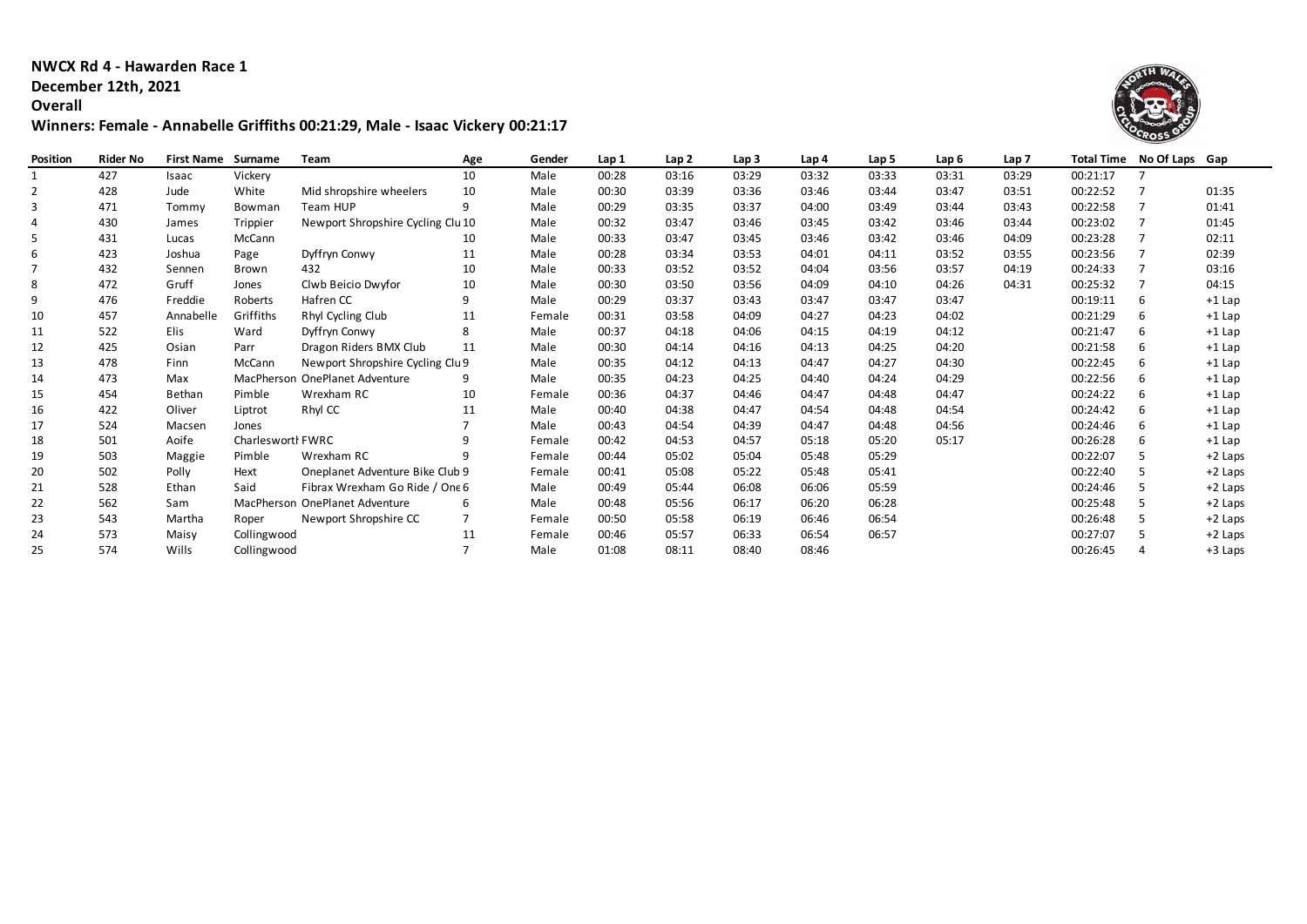**NWCX Rd 4 - Hawarden Race 1 December 12th, 2021 Under 10's (Female) Winner: Aoife Charlesworth 00:26:28**



| Position | <b>Rider No</b> | <b>First Name</b> | Surname           | Team                            | Age | Gender | Lap 1 | Lap 2 | Lap <sub>3</sub> | Lap 4 | Lap 5 | Lap  | Lap <sup>–</sup> | <b>Total Time</b> | No Of Laps Gap |          |
|----------|-----------------|-------------------|-------------------|---------------------------------|-----|--------|-------|-------|------------------|-------|-------|------|------------------|-------------------|----------------|----------|
|          | 501             | Aoife             | Charlesworth FWRC |                                 |     | emale  | 00:42 | 04:53 | 04:57            | 05:18 | 05:20 | 05:1 |                  | 00:26:28          |                |          |
|          | 503             | Maggie            | Pimble            | Wrexham RC                      |     | Female | 00:44 | 05:02 | 05:04            | 05:48 | 05:29 |      |                  | 00:22:07          |                | +1 Lap   |
|          | 502             | Polly             | Hext              | Oneplanet Adventure Bike Club 9 |     | emale  | 00:41 | 05:08 | 05:27            | 05:48 | 05:41 |      |                  | 00:22:40          |                | $+1$ Lap |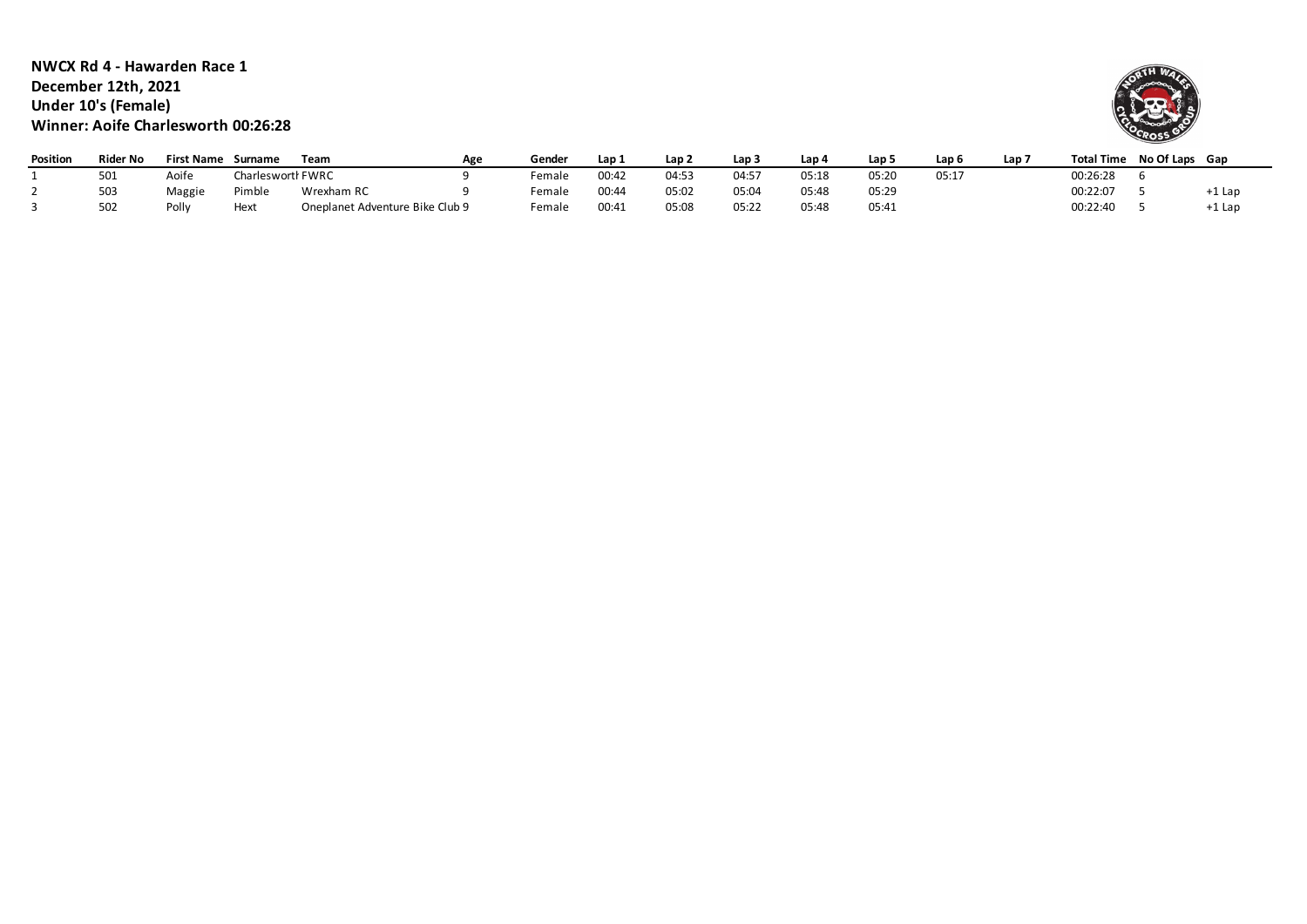**NWCX Rd 4 - Hawarden Race 1 December 12th, 2021 Under 10's (Male) Winner: Tommy Bowman 00:22:58**



| Position | Rider No | First Name | Surname | Team                             | Age | Gender | Lap 1 | Lap 2 | Lap 3 | Lap 4 | Lap 5 | Lap 6 | Lap 7 |          | Total Time No Of Laps Gap |          |
|----------|----------|------------|---------|----------------------------------|-----|--------|-------|-------|-------|-------|-------|-------|-------|----------|---------------------------|----------|
|          | 471      | Tommv      | Bowman  | Team HUP                         |     | Male   | 00:29 | 03:35 | 03:37 | 04:00 | 03:49 | 03:44 | 03:43 | 00:22:58 |                           |          |
|          | 472      | Gruff      | Jones   | Clwb Beicio Dwyfor               | 10  | Male   | 00:30 | 03:50 | 03:56 | 04:09 | 04:10 | 04:26 | 04:31 | 00:25:32 |                           | 02:33    |
|          | 476      | Freddie    | Roberts | Hafren CC                        |     | Male   | 00:29 | 03:37 | 03:43 | 03:47 | 03:47 | 03:47 |       | 00:19:11 |                           | $+1$ Lap |
|          | 478      | Finn       | McCann  | Newport Shropshire Cycling Clu 9 |     | Male   | 00:35 | 04:12 | 04:13 | 04:47 | 04:27 | 04:30 |       | 00:22:45 |                           | $+1$ Lap |
|          | 473      | Max        |         | MacPherson OnePlanet Adventure   |     | Male   | 00:35 | 04:23 | 04:25 | 04:40 | 04:24 | 04:29 |       | 00:22:56 |                           | $+1$ Lap |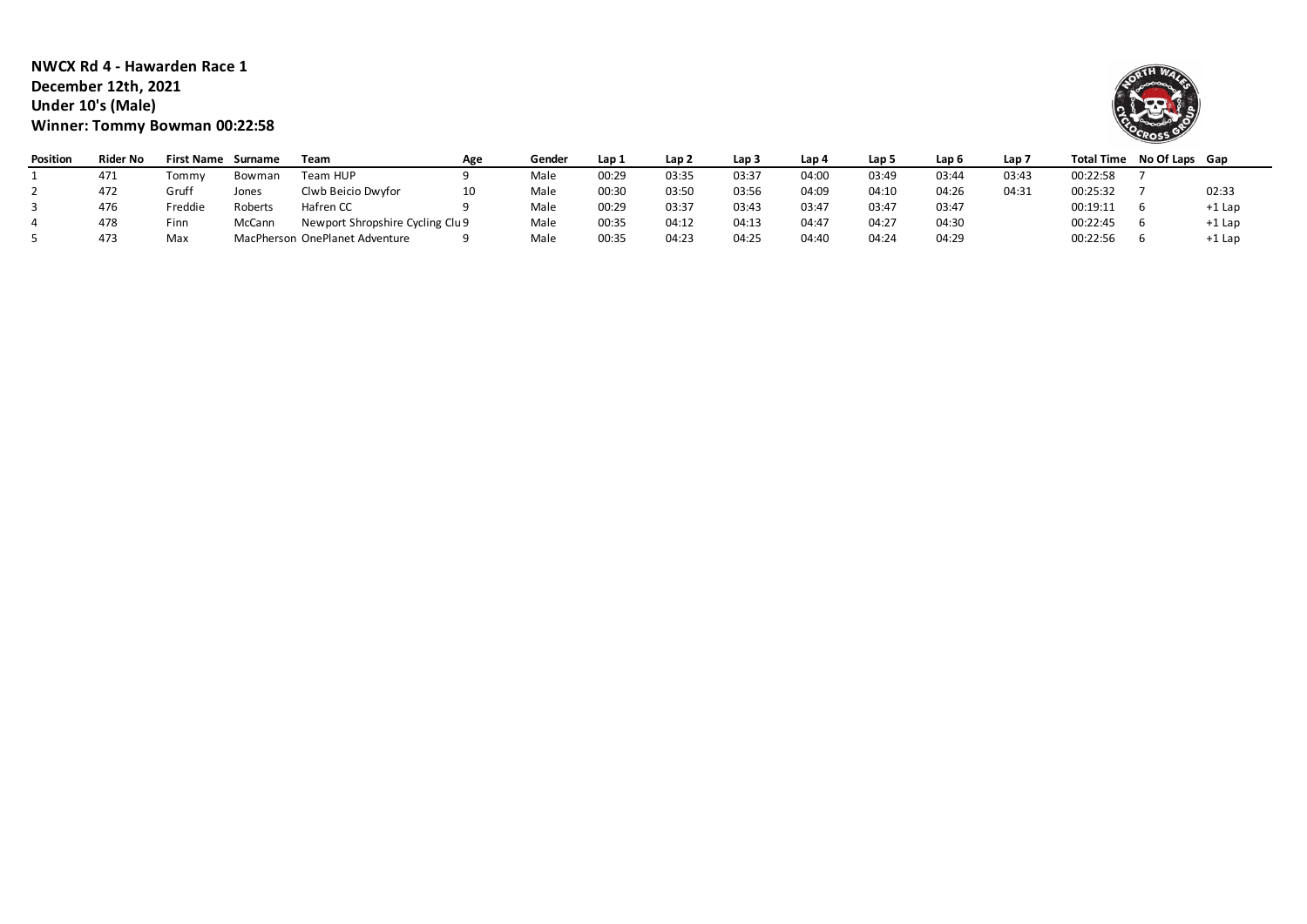**NWCX Rd 4 - Hawarden Race 1 December 12th, 2021 Under 12's (Female) Winner: Annabelle Griffiths 00:21:29**



| Position | <b>Rider No</b> | <b>First Name</b> | Surname     | Team              | Age | Gender | Lap 1 | Lap 2 | Lap 3 | Lap 4 | Lap 5 | Lap 6 | Lap 7 |          | Total Time No Of Laps Gap |          |
|----------|-----------------|-------------------|-------------|-------------------|-----|--------|-------|-------|-------|-------|-------|-------|-------|----------|---------------------------|----------|
|          | 457             | Annabelle         | Griffiths   | Rhyl Cycling Club |     | emale  | 00:31 | 03:58 | 04:09 | 04:2  | 04:23 | 04:02 |       | 00:21:29 |                           |          |
|          | 454             | Bethan            | Pimble      | Wrexham RC        |     | ∶emale | 00:36 | 04:37 | 04:46 | 04:47 | J4:48 | 04:47 |       | 00:24:22 |                           | 02:53    |
|          | 573             | Maisy             | Collingwood |                   |     | emale  | 00:46 | 05:57 | 06:33 | 06:54 | 06:57 |       |       | 00:27:07 |                           | $+1$ Lap |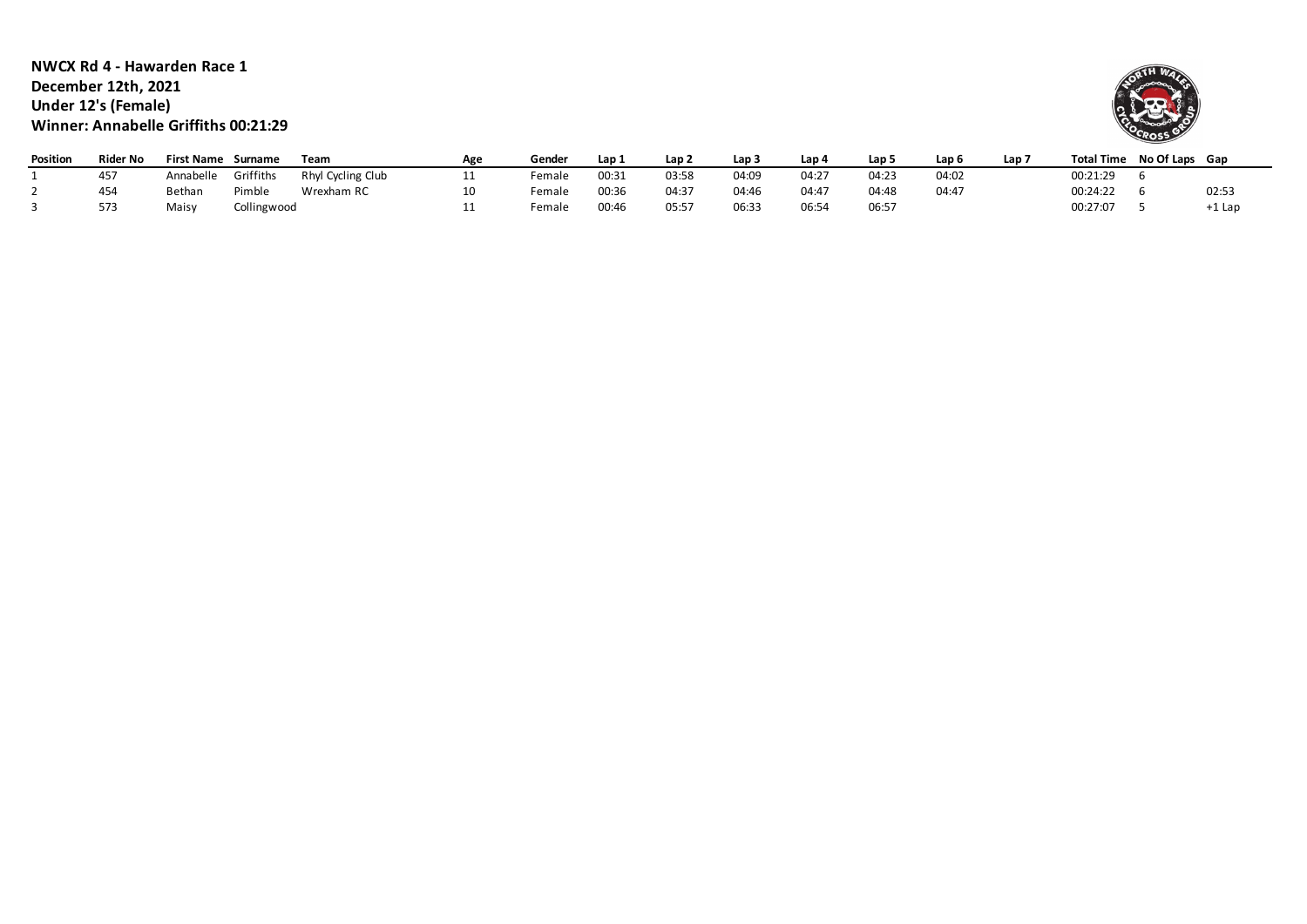| NWCX Rd 4 - Hawarden Race 1    |
|--------------------------------|
| December 12th. 2021            |
| Under 12's (Male)              |
| Winner: Isaac Vickery 00:21:17 |



| Position | <b>Rider No</b> | <b>First Name</b> | Surname  | Team                              | Age | Gender | Lap 1 | Lap 2 | Lap <sub>3</sub> | Lap 4 | Lap 5 | Lap 6 | Lap <sub>7</sub> |          | Total Time No Of Laps Gap |          |
|----------|-----------------|-------------------|----------|-----------------------------------|-----|--------|-------|-------|------------------|-------|-------|-------|------------------|----------|---------------------------|----------|
|          | 427             | Isaac             | Vickery  |                                   | 10  | Male   | 00:28 | 03:16 | 03:29            | 03:32 | 03:33 | 03:31 | 03:29            | 00:21:17 |                           |          |
|          | 428             | Jude              | White    | Mid shropshire wheelers           |     | Male   | 00:30 | 03:39 | 03:36            | 03:46 | 03:44 | 03:47 | 03:51            | 00:22:52 |                           | 01:35    |
|          | 430             | James             | Trippier | Newport Shropshire Cycling Clu 10 |     | Male   | 00:32 | 03:47 | 03:46            | 03:45 | 03:42 | 03:46 | 03:44            | 00:23:02 |                           | 01:45    |
|          | 431             | Lucas             | McCann   |                                   | 10  | Male   | 00:33 | 03:47 | 03:45            | 03:46 | 03:42 | 03:46 | 04:09            | 00:23:28 |                           | 02:11    |
|          | 423             | Joshua            | Page     | Dyffryn Conwy                     | ᆠᆂ  | Male   | 00:28 | 03:34 | 03:53            | 04:01 | 04:11 | 03:52 | 03:55            | 00:23:56 |                           | 02:39    |
|          | 432             | Sennen            | Brown    | 432                               |     | Male   | 00:33 | 03:52 | 03:52            | 04:04 | 03:56 | 03:57 | 04:19            | 00:24:33 |                           | 03:16    |
|          | 425             | Osian             | Parr     | Dragon Riders BMX Club            |     | Male   | 00:30 | 04:14 | 04:16            | 04:13 | 04:25 | 04:20 |                  | 00:21:58 |                           | $+1$ Lap |
|          | 422             | Oliver            | Liptrot  | Rhyl CC                           |     | Male   | 00:40 | 04:38 | 04:47            | 04:54 | 04:48 | 04:54 |                  | 00:24:42 |                           | $+1$ Lap |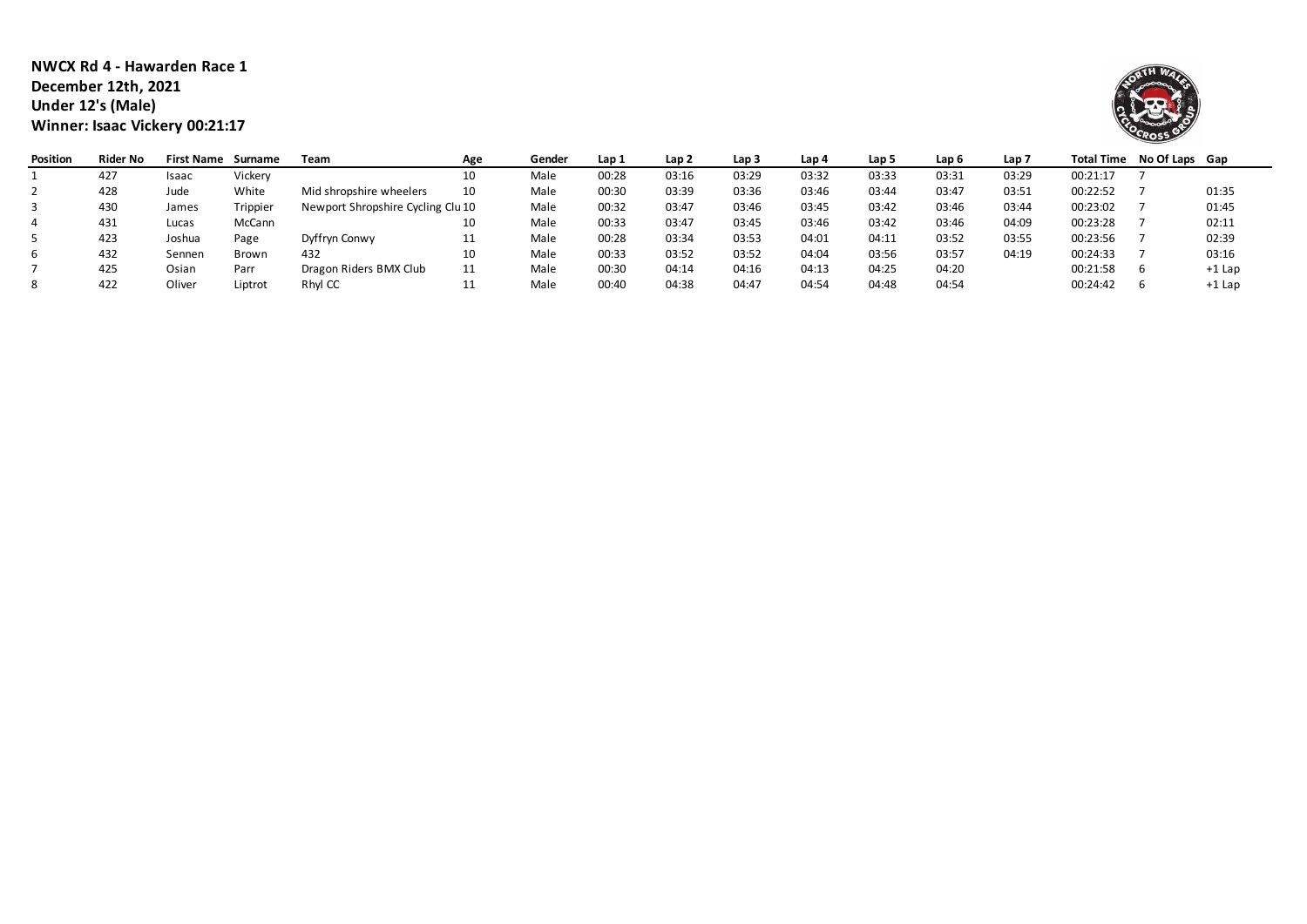|          |                     | NWCX Rd 4 - Hawarden Race 1   |       |                       |     |        |       |                  |       |       |       |                  |                  |                           |
|----------|---------------------|-------------------------------|-------|-----------------------|-----|--------|-------|------------------|-------|-------|-------|------------------|------------------|---------------------------|
|          | December 12th, 2021 |                               |       |                       |     |        |       |                  |       |       |       |                  |                  |                           |
|          | Under 8's (Female)  |                               |       |                       |     |        |       |                  |       |       |       |                  |                  |                           |
|          |                     | Winner: Martha Roper 00:26:48 |       |                       |     |        |       |                  |       |       |       |                  |                  | <b>OCROSS OF</b>          |
|          |                     |                               |       |                       |     |        |       |                  |       |       |       |                  |                  |                           |
| Position | <b>Rider No</b>     | <b>First Name Surname</b>     |       | Team                  | Age | Gender | Lap 1 | Lap <sub>2</sub> | Lap 3 | Lap 4 | Lap 5 | Lap <sub>6</sub> | Lap <sub>7</sub> | Total Time No Of Laps Gap |
|          | 543                 | Martha                        | Roper | Newport Shropshire CC |     | Female | 00:50 | 05:58            | 06:19 | 06:46 | 06:54 |                  |                  | 00:26:48                  |